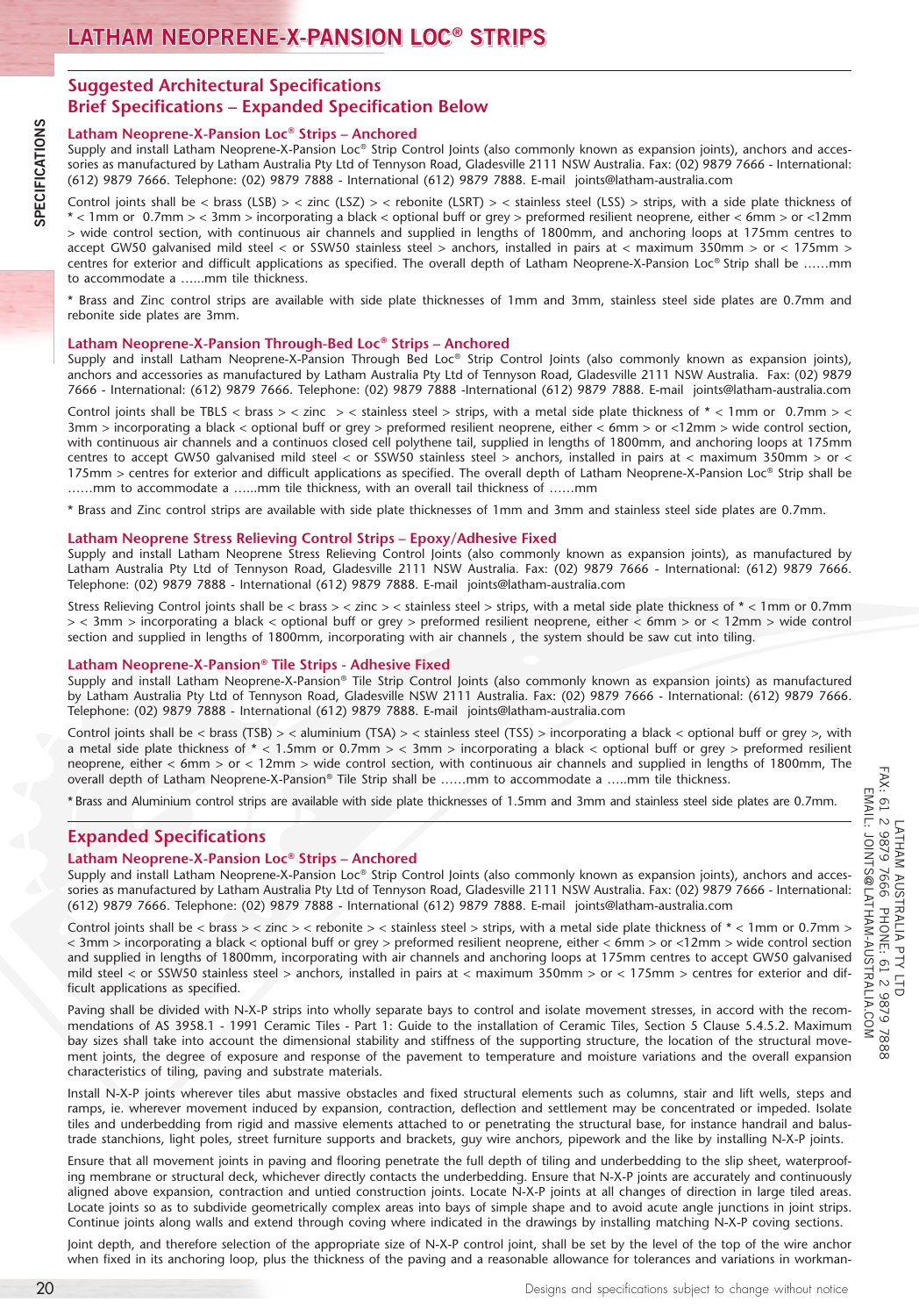# **LATHAM NEOPRENE-X-PANSION LOC® STRIPS**

ship. Strips shall be an overall height of mm by 6mm < 12mm > neoprene control section width (refer to design charts for dimensions), cut to length so that anchors fixed to loops occur within 50mm of the ends of each section of jointing. Combinations of joint lengths shall be selected and configured to ensure that each section contains at least three pairs of symmetrically opposed anchors. Butt joints in control joint strips shall be located to avoid intersection of three or more ends. Where N-X-P joints separate bays of rough surfaced tiles, exfoliated natural stone, textured reconstituted stone, porphyry paving sets and the like, set the top of metal edges flush with or slightly below the level of low points in the paving material to prevent mechanical damage to projecting joint strips.

Control joint strips shall be installed in the locations and configurations shown in the drawings while the bounding sand/cement mortar underbed is in a plastic workable state. Strips shall be fixed directly and consistently over previously formed, intact and unfilled trowel-cut gaps or over compressible closed-cell foam filler strips and rods. Strips shall be securely fixed by inserting the specified and supplied wire anchors through corresponding loops and into the adjacent underbedding. The sand/cement underbedding bounding the control joint assembly shall be trowelled to ensure firm anchorage in dense compacted material, taking care not to dislodge filler strips or collapse the sides of trowel-cut grooves.

In cleaning at the completion of tile and stone paving and flooring, avoid the use of acids, which may attack the metal components of the joints. Where the use of aggressive cleaning liquids by paving and other trades cannot be prevented, protect the N-X-P joints and ensure by prolonged flushing of the entire area that slightly acidic residues are not deposited in solution and gradually concentrated by evaporation within recessed joints.

# **Latham Neoprene-X-Pansion Through-Bed Loc® Strips – Anchored**

Supply and install Latham Neoprene-X-Pansion Through Bed Loc® Strip Control Joints (also commonly known as expansion joints), anchors and accessories as manufactured by Latham Australia Pty Ltd of Tennyson Road, Gladesville 2111 NSW Australia. Fax: (02) 9879 7666 - International: (612) 9879 7666. Telephone: (02) 9879 7888 - International (612) 9879 7888. E-mail joints@latham-australia.com

Control joints shall be TBLS < brass > < zinc > < stainless steel > strips, with a metal side plate thickness of  $*$  < 1mm or 0.7mm > < 3mm > incorporating a black < optional buff or grey > preformed resilient neoprene, either < 6mm > or <12mm > wide control section, with continuous air channels and a continuos closed cell polythene tail, supplied in lengths of 1800mm, and anchoring loops at 175mm centres to accept GW50 galvanised mild steel < or SSW50 stainless steel > anchors, installed in pairs at < maximum 350mm > or < 175mm > centres for exterior and difficult applications as specified. The overall depth of Latham Neoprene-X-Pansion Loc® Strip shall be ……mm to accommodate a …...mm tile thickness, with an overall tail thickness of ……mm

\* Brass and Zinc control strips are available with side plate thicknesses of 1mm and 3mm and stainless steel side plates are 0.7mm.

Paving shall be divided with N-X-P strips into wholly separate bays to control and isolate movement stresses, in accord with the recommendations of AS 3958.1 - 1991 Ceramic Tiles - Part 1: Guide to the installation of Ceramic Tiles, Section 5 Clause 5.4.5.2. Maximum bay sizes shall take into account the dimensional stability and stiffness of the supporting structure, the location of the structural movement joints, the degree of exposure and response of the pavement to temperature and moisture variations and the overall expansion characteristics of tiling, paving and substrate materials.

Install N-X-P joints wherever tiles abut massive obstacles and fixed structural elements such as columns, stair and lift wells, steps and ramps, ie. wherever movement induced by expansion, contraction, deflection and settlement may be concentrated or impeded. Isolate tiles and underbedding from rigid and massive elements attached to or penetrating the structural base, for instance handrail and balustrade stanchions, light poles, street furniture supports and brackets, guy wire anchors, pipework and the like by installing N-X-P joints.

Ensure that all movement joints in paving and flooring penetrate the full depth of tiling and underbedding to the slip sheet, waterproofing membrane or structural deck, whichever directly contacts the underbedding. Ensure that N-X-P joints are accurately and continuously aligned above expansion, contraction and untied construction joints. Locate N-X-P joints at all changes of direction in large tiled areas. Locate joints so as to subdivide geometrically complex areas into bays of simple shape and to avoid acute angle junctions in joint strips. Continue joints along walls and extend through coving where indicated in the drawings by installing matching N-X-P coving sections.

Joint depth, and therefore selection of the appropriate size of N-X-P control joint, shall be set by the level of the top of the wire anchor when fixed in its anchoring loop, plus the thickness of the paving and a reasonable allowance for tolerances and variations in workmanship. Strips shall be an overall height of mm by 6mm < 12mm > neoprene control section width (refer to design charts for dimensions), cut to length so that anchors fixed to loops occur within 50mm of the ends of each section of jointing. Combinations of joint lengths shall be selected and configured to ensure that each section contains at least three pairs of symmetrically opposed anchors. Butt joints in control joint strips shall be located to avoid intersection of three or more ends. Where N-X-P joints separate bays of rough surfaced tiles, exfoliated natural stone, textured reconstituted stone, porphyry paving sets and the like, set the top of metal edges flush with or slightly below the level of low points in the paving material to prevent mechanical damage to projecting joint strips.

Control joint strips shall be installed in the locations and configurations shown in the drawings while the bounding sand/cement mortar underbed is in a plastic workable state. The compressible closed-cell foam filler strips shall be installed over the required position. Strips shall be securely fixed by inserting the specified and supplied wire anchors through corresponding loops and into the adjacent underbedding. The sand/cement underbedding bounding the control joint assembly shall be trowelled to ensure firm anchorage in dense compacted material, taking care not to dislodge filler strips or collapse the sides of trowel-cut grooves.

In cleaning at the completion of tile and stone paving and flooring, avoid the use of acids, which may attack the metal components of the joints. Where the use of aggressive cleaning liquids by paving and other trades cannot be prevented, protect the N-X-P joints and ensure by prolonged flushing of the entire area that slightly acidic residues are not deposited in solution and gradually concentrated by evaporation within recessed joints.

# **Latham Neoprene Stress Relieving Control Joints**

Supply and install Latham Neoprene Stress Relieving Control Joints (also commonly known as expansion joints), as manufactured by Latham Australia Pty Ltd of Tennyson Road, Gladesville 2111 NSW Australia. Fax: (02) 9879 7666 - International: (612) 9879 7666. Telephone: (02) 9879 7888 - International (612) 9879 7888. E-mail joints@latham-australia.com

Stress Relieving Control joints shall be < brass > < zinc > < stainless steel > strips, with a metal side plate thickness of \* < 1mm or 0.7mm > < 3mm > incorporating a black < optional buff or grey > preformed resilient neoprene, either < 6mm > or <12mm > wide control section and supplied in lengths of 1800mm, incorporating with air channels, the system should be saw cut into tiling.

Paving shall be divided with N-X-P strips into wholly separate bays to control and isolate movement stresses, in accord with the recommendations of AS 3958.1 - 1991 Ceramic Tiles - Part 1: Guide to the installation of Ceramic Tiles, Section 5 Clause 5.4.5.2. Maximum bay sizes shall take into account the dimensional stability and stiffness of the supporting structure, the location of the structural movement joints, the degree of exposure and response of the pavement to temperature and moisture variations and the overall expansion characteristics of tiling, paving and substrate materials.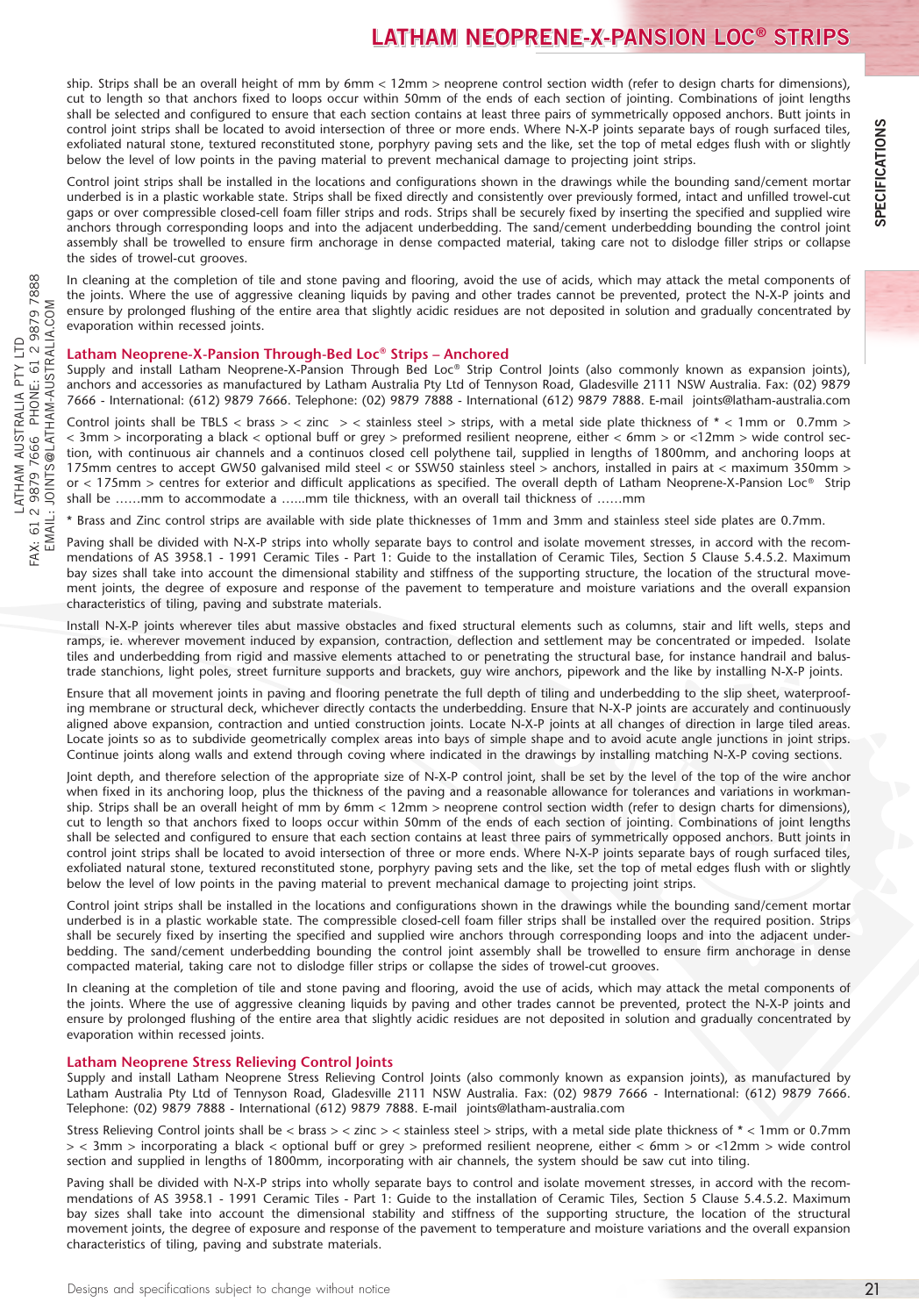Install N-X-P joints wherever tiles abut massive obstacles and fixed structural elements such as columns, stair and lift wells, steps and ramps, ie. wherever movement induced by expansion, contraction, deflection and settlement may be concentrated or impeded. Isolate tiles and underbedding from rigid and massive elements attached to or penetrating the structural base, for instance handrail and balustrade stanchions, light poles, street furniture supports and brackets, guy wire anchors, pipework and the like by installing N-X-P joints.

Ensure that all movement joints in paving and flooring penetrate the full depth of tiling and underbedding to the slip sheet, waterproofing membrane or structural deck, whichever directly contacts the underbedding. Ensure that N-X-P joints are accurately and continuously aligned above expansion, contraction and untied construction joints. Locate N-X-P joints at all changes of direction in large tiled areas. Locate joints so as to subdivide geometrically complex areas into bays of simple shape and to avoid acute angle junctions in joint strips. Continue joints along walls and extend through coving where indicated in the drawings by installing matching N-X-P coving sections.

Joint depth, and therefore selection of the appropriate size of N-X-P control joint, shall be set by the level of the top of the wire anchor when fixed in its anchoring loop, plus the thickness of the paving and a reasonable allowance for tolerances and variations in workmanship. Strips shall be an overall height of mm by 6mm < 12mm > neoprene control section width (refer to design charts for dimensions), cut to length so that anchors fixed to loops occur within 50mm of the ends of each section of jointing. Combinations of joint lengths shall be selected and configured to ensure that each section contains at least three pairs of symmetrically opposed anchors. Butt joints in control joint strips shall be located to avoid intersection of three or more ends. Where N-X-P joints separate bays of rough surfaced tiles, exfoliated natural stone, textured reconstituted stone, porphyry paving sets and the like, set the top of metal edges flush with or slightly below the level of low points in the paving material to prevent mechanical damage to projecting joint strips.

Control joint strips shall be installed in the locations and configurations shown in the drawings while the bounding sand/cement mortar underbed is in a plastic workable state. Strips shall be fixed directly and consistently over previously formed, intact and unfilled trowel-cut gaps or over compressible closed-cell foam filler strips and rods. Strips shall be securely fixed by inserting the specified and supplied wire anchors through corresponding loops and into the adjacent underbedding. The sand/cement underbedding bounding the control joint assembly shall be trowelled to ensure firm anchorage in dense compacted material, taking care not to dislodge filler strips or collapse the sides of trowel-cut grooves.

In cleaning at the completion of tile and stone paving and flooring, avoid the use of acids, which may attack the metal components of the joints. Where the use of aggressive cleaning liquids by paving and other trades cannot be prevented, protect the N-X-P joints and ensure by prolonged flushing of the entire area that slightly acidic residues are not deposited in solution and gradually concentrated by evaporation within recessed joints.

\*Brass and Zinc control strips are available with side plate thicknesses of 1mm and 3mm and stainless steel side plates are 0.7mm.

# **Latham Neoprene-X-Pansion® Tile Strips - Adhesive Fixed**

Supply and install Latham Neoprene-X-Pansion® Tile Strip Control Joints (also commonly known as expansion joints) as manufactured by Latham Australia Pty Ltd of Tennyson Road, Gladesville NSW 2111 Australia. Fax: (02) 9879 7666 - International: (612) 9879 7666. Telephone: (02) 9879 7888 - International (612) 9879 7888. E-mail joints@latham-australia.com

Control joints shall be < brass > < aluminium > < stainiess steel > incorporating a black < optional buff or grey > preformed resilient neoprene control section with air channels. Tile expansion joint strips shall be supplied in standard lengths of 1800mmand installed so as to minimise the frequency of butt joints and short lengths, and to avoid three-way and four-way butt-joint intersections.

Strips shall be an overall height of ………mm x 6mm or 12mm neoprene width (refer to charts for corresponding height). Strips shall be securely fixed in the locations and configurations shown in drawings. Strips shall be installed over joints or saw-cuts while the adhesive is in a plastic state and trowelled firmly to ensure adequate anchorage. Maintain a thin bead of adhesive along the preformed support to prevent direct contact between the metal and the underside of tile. To ensure that the location of joints in tile work aligns with existing joints in the substrate, joints in the tile work shall be constructed during installation of the mortar and tile beds, rather than by sawcutting joints after installation. Joint depth shall be appropriate for the combined thickness of the adhesive layer and tiles and to prevent the joint projecting above the level of bounding tilework. Latham preformed expansion strips shall not be less than the width of control joints or saw-cuts.

Paving shall be divided with N-X-P tile strips to form isolated bays ………metres by ………metres. The strips shall be inserted at all locations of stress concentration, at changes in direction, wherever localised movement is anticipated and around rigid, fixed and massive objects which may impede expansion and contraction of the tiling, such as columns, stair and lift wells, lighting stanchions, manhole covers and embedded pipework. Ensure that N-X-P joints are accurately and continuously aligned above expansion, contraction and untied construction joints. N-X-P or compatible compressible site-applied sealant joints shall be installed along walls and shall extend through to the coving to align with matching N-X-P coving sections. Where N-X-P joints separate bays of rough surfaced tiles, exfoliated natural stone, textured reconstituted stone, porphyry paving sets and the like, set the top of metal edges flush with or slightly below the level of low points in the paving material to prevent mechanical damage to projecting joint strips.

In cleaning at the completion of tile and stone paving and flooring, avoid the use of acids, which may attack the metal components of the joints. Where the use of aggressive cleaning liquids by paving and other trades cannot be prevented, protect the N-X-P joints and ensure by prolonged flushing of the entire area that slightly acidic residues are not deposited in solution and gradually concentrated by evaporation within recessed joints.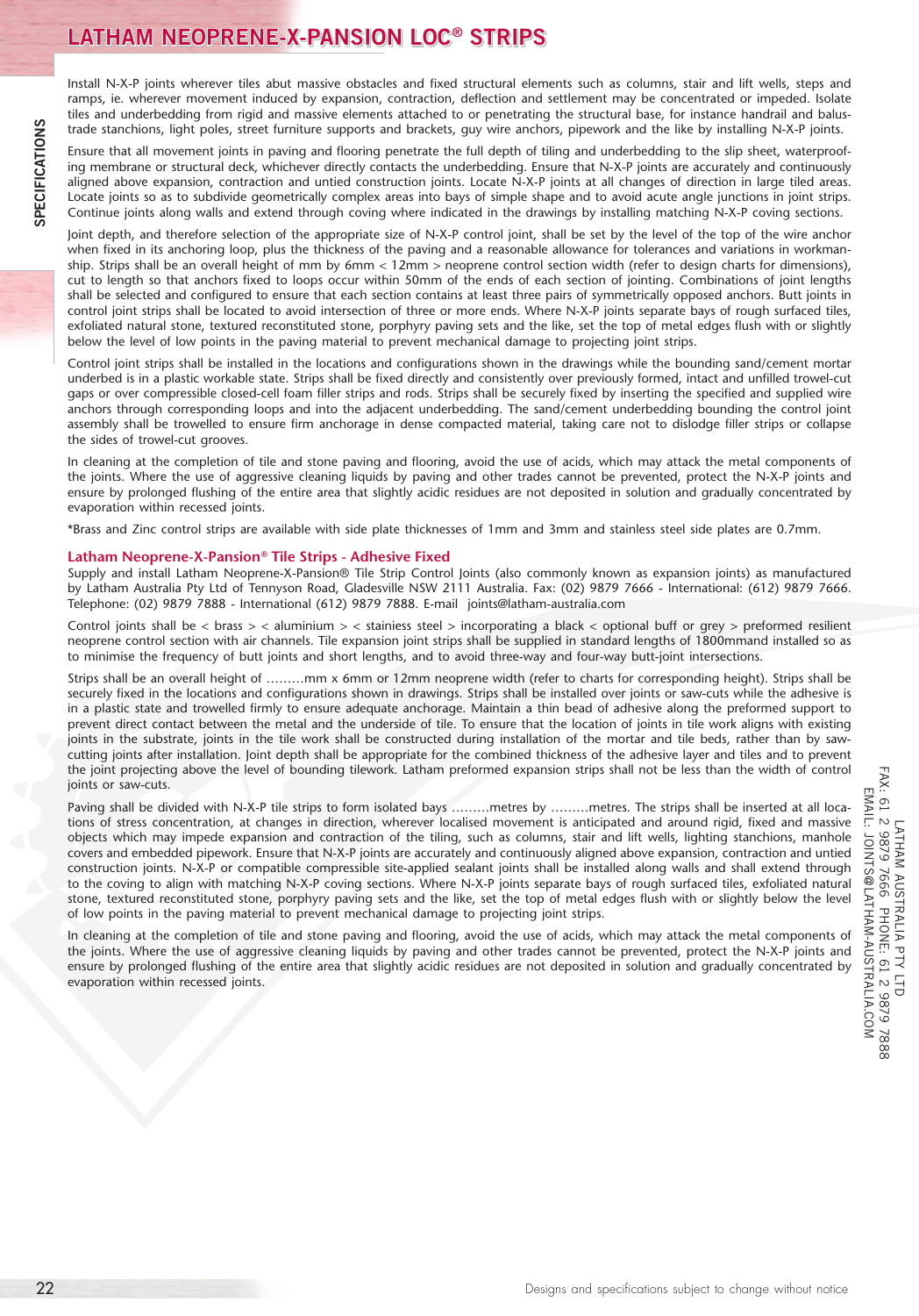# **Expansion Joint Design for Tile, Natural Stone & Terrazzo Floors & Pavements**

# **Introduction**

These notes have been prepared as a general guide for specification and detailing of Latham Neoprene-X-Pansion Loc Strip Control Joints in ceramic tile, natural stone and reconstituted stone floors and pavements. They address the fundamental principles of expansion joint performance, sizing, location and installation. Technical terms are generally consistent with the **Australian Standard Guide to the Installation of Ceramic Tiles.** However expansion joint has been used in preference to the more general term movement joint, in accordance with the definitions of DIN 52460.

The Australian Standard defines these joints as: "...Discontinuities in the tiled surface, filled with permanently deformable material, which are intended to perform the following functions:

- (a) separation of the tiled surface from fixed elements such as columns, walls etc;
- (b) subdivision of large areas of tiled surface into smaller sections to compensate for induced strain from various sources; and
- to interrupt the tiled surface to match discontinuities in substrate such as construction joints, movement joints etc."

## **Determinants of Expansion Joint Design**

Designers must provide for thermal and moisture movement conditions and characteristics specific to the selected combination of paving materials, adhesives, bedding and structural base. These are among the "various sources of induced strain" which can cause fracture, displacement and delamination of hard flooring.

Architects and interior designers continually seek to employ new forms and materials and to use familiar materials in innovative combinations. From time to time manufacturers introduce new products and alter the critical performance characteristics of long established products. Wherever some material aspect of floor or pavement is without precedent, the designer should derive expansion joint location and geometry from first principles. Factors which could influence the design and specification of expansion joints, include:

- • Settlement, deflection, creep, shrinkage, thermal and moisture movements in the supporting structure.
- The location and behaviour of construction, connecting and expansion joints to accommodate both cyclic and irreversible movement in the structure.
- The coefficients of linear thermal and moisture expansion of both bedding and tiles or other dense flooring finishes, i.e. the characteristic expansion rate of materials due to heat and dampness.
- The likely service temperature ranges of various components, particularly those affected by direct sunlight, air-conditioning, frost and snow, steam and hot water cleaning.
- • Penetrations, discontinuities and rigid attachments in floors and pavements, such as downpipes, balustrades, bollards, light stanchions, steps, escalator landing, manhole covers, fixed outdoor furniture, planter boxes, free-standing directory boards and so on, which may concentrate and restrain the normal distribution of movement stresses.
- Inconsistent load-bearing and shrinkage characteristics of sand-cement beddings that are tapered to achieve drainage falls in floors and pavements.
- The nature of pedestrian and vehicle traffic; point loads from stiletto-heeled shoes and studded sports shoes, rolling loads from hand trolleys, delivery vehicles and maintenance equipment. Skateboards in particular are known to cause severe impact damage to tile joints and edges.
- The degree, duration and possible affects of wetting and abrasion caused by cleaning methods which might range from damp mopping to high-pressure hosing, ponding and mechanical stripping.
- • For terrazzo floors, the extent and effect on joints of finishing, grinding and polishing the matrix during installation.

In addition to these material factors, aesthetic criteria will often influence the alignment and configuration of movement joints. There are so many possible combinations and permutations of relevant structural and material behaviour, service conditions and tile bay geometry that it is no longer practical to correlate these with catalogue expansion joint profiles and dimensions. The technical staff of Latham Australia Pty Ltd. will gladly advise on appropriate jointing systems to be used in a specific case provided they are given adequate information.

# **The Movement Capacity of Latham Loc-Strip Joints**

Latham Standard Loc-Strip hard flooring expansion joints are capable of absorbing extension and compression equivalent to 16% or 20% of the undeformed width of their elastic neoprene cores. Thus 12mm joints can be compressed to about 10mm and extended to about 14mm, 6mm compressed to about 4.75mm and extended to about 7.25mm. Air channels within the 6mm wide Loc Strips have a slightly greater proportional capacity for extension and compression, nominally 20% of the core width. The 6mm gap between brass sides also shields the core from full impact and point loading of stiletto heels and sports shoe studs.

The specific of the specific of a specific of the specific of a stating in the specific of a specific of a specific of a stating in the specific of a specific of a stating in the specific of a stating of control in the sp The distance between adjacent expansion joints and the dimensions of the individual joints must be such that any movements occurring do not exceed 16% or 20% of the joint width. However these limiting values rarely occur in properly detailed and well-installed floor systems, for commonly recommended maximum bay sizes are safely conservative. The Australian Standard recommends intermediate "stress-relieving joints" in internal tile work at 8 to 10 metre centres and in external tiled pavements at centres of approximately 4.5 metres, as does the comprehensive 1983 British text **Movement Control in the Fabric of Buildings** by Phillip Ranger. Australian NATSPEC recommends rectangular bays at 3 metre to 5 metre spacings. The Tile Council of America's **Handbook to Ceramic Tile Installation** suggests joins at 12 to 16 feet (3.6 to 4.8 metres) for all external tiled pavement and for interior tilework exposed to sunlight. For equivalent interior floors and pavements not exposed to outdoor variations of temperature, the distance between joints may be increased or the width of joints reduced to 6 millimetres.

Movement joints (6mm) for terrazzo insitu (membrane and sand cushion types) and exposed aggregate flooring in sheltered and shaded locations should be laid out in rectangular bays with a length-to-width ratio of 2:1, and with maximum bay sizes of 7.5 metres by 3.75 metres. These dimensions should be halved for external terrazzo (exposed aggregate and reconstituted stone finishes), giving maximum bay dimensions of roughly 3.75 metres by 1.88 metres. Latham Australia Pty Ltd recommends the use of 12mm wide preformed joints for external terrazzo pavement. Brass, zinc and rebonite dividing strips should follow the same rectangular pattern with a length to width ratio of 2:1 and having a maximum area of 1.2 square metres. Terrazzo tile paving in sheltered and shaded locations is laid out in square bays with a maximum bay size of 7 metres x 7 metres.

ن

 $-KX: 61$ EMAIL

LATHAM AUSTRALIA PTY LTD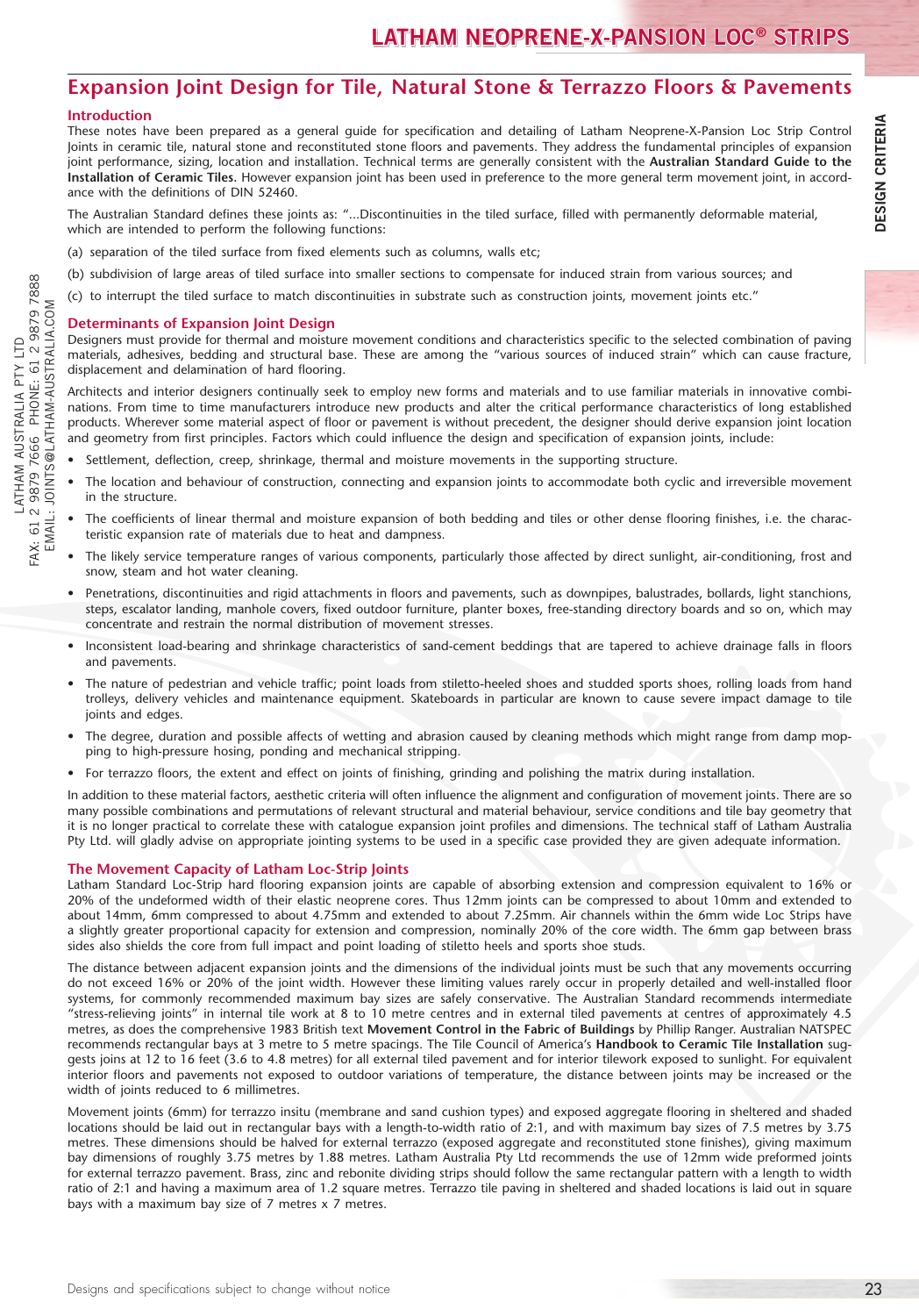## **Estimating Flooring and Pavement Movement**

How can expected movements be estimated for less conventional joint layouts or for materials with uncommonly high expansion characteristics?

It is only possible to calculate movements resulting from the regular influences referred to above, notably thermal contraction and expansion and swelling and shrinkage caused by changes in humidity. A linear relationship exists for thermal movements, such that a given change of temperature in a construction element will induce a proportional change in its length, defined by characteristic matter constants known as linear coefficient of thermal expansion. These are best expressed in millimetres per metre per degree Celsius temperature change. Average values for some common flooring, paving, bedding and structural materials are given below, care should be exercised in specifying other materials such as Terracotta, Clay, Mexican Mission Tiles and Slate, which can have a large degree of movement.

| Concrete with gravel aggregate | $0.009$ to $0.012$ |
|--------------------------------|--------------------|
| Cement-based mortar            | $0.010$ to $0.011$ |
| Granite                        | $0.008$ to $0.010$ |
| Marble                         | $0.004$ to $0.006$ |
| Ceramic tiles                  | $0.004$ to $0.008$ |
|                                |                    |

Thus the absolute thermal movement of an unrestrained 4.5 metre wide band of dense ceramic tiles, subjected to a 40 degree temperature change between mid-winter and peak-summer conditions, could be as much as:

#### $(0.008 \times 40 \times 4.5) = 2.16$  millimetres

A service temperature range of 60 degrees would be exceptional, even for dense matte-glazed black-colour tiles or dark honed granite used in external paving. Tiles exposed to sunlight continue to lose heat by radiating energy upwards, by convection over the exposed surface and by conduction into relatively massive substrates.

It must also be emphasised that this hypothetical dimension of 2.16 millimetres represents the sum of expansion and contraction. Assuming that the paving materials are installed at an average temperature of 25 degrees Celsius on a site subject to groundwater freezing in winter, contraction from the initial condition will account for 0.9mm and expansion for 1.26mm of the total.

Tiles and natural stone swell and shrink in response to wetting and drying. Such reversible moisture movement is so slight for glazed tiles that it is rarely tested or quoted in manufacturers technical literature. The British Standard BS 6431 Ceramic Floor and Wall Tiles, a referenced document in the Australian Standard, requires of this characteristic only for porous unglazed tiles with water absorption values greater than 6%. The Australian Standard notes that "...ceramic tiles are unaffected by constructional water". Reliable European sources give a range for reversible swelling and drying movement of 0.01 to 0.01 5 millimetres per metre for granite; a similar maximum is quoted for dense reconstituted granite paving tiles manufactured in Japan.

If a reversible moisture expansion of 0.15 millimetres per metre is superimposed on the 1.26 millimetres estimated above for maximum thermal expansion, the total expansion across a 4.5 metre wide bay is still less than 2.0 millimetres, within the movement capacity of a 12 millimetre wide Latham Standard Loc Strip Joint. However this combination of thermal and moisture strain is not likely to occur outside a testing laboratory, for it assumes tilework or stonework saturated while at its maximum service temperature.

These simple calculations confirm that commonly recommended expansion joint spacings are safely conservative for combinations of conventional paving materials and Latham Loc Strip Joints, even where subject to unlikely extremes of thermal and moisture movement.

# **Interaction between Hard Flooring, Bedding and Structure**

The fundamental purpose of Latham Loc Strip Joints is to control and distribute stress induced in the horizontal plane of tiled and stonepaved floor surfaces. It should be readily apparent that other materials in a floor assembly - adhesives, grout, tile bedding and structural elements - have different physical and mechanical characteristics and will interact to some extent with the hard flooring and each other. For instance early differential movement between tiles and sand-cement screeds, which have significantly greater drying shrinkage, cannot be prevented. Although the coefficient of linear thermal expansion for cement mortar is typically about double that of glazed ceramic tiles, overall thermal movement will be less. Thermal movements in concealed structural concrete will obviously be less than in exposed tiles and intermediate bedding.

If free to move, these distinct layers would respond quite differently to stresses imposed by the environment. However once assembled and adhered, each material is constrained by other materials. Strains are distributed through layers so that the whole assembly tends to act as a uniform mass. Within the limits of conventional bay size, geometry and environmental conditions, differences in the behaviour of the various layers are usually insignificant or cancel each other without causing distress.

Most hard flooring and substrate materials above the structural base are able to accommodate normal levels of strain. However where the capacity of these materials to absorb strain, either singly or collectively, is exceeded (for instance where stresses concentrate around rigid objects or accumulate over long distances), the result may be a fracture, drumminess and displacement of the floor finish and cleavage within the bedding. The designer must therefore take care to limit and accommodate uniformly the induced stresses within each bay as well as to ensure tolerable and consistent deformation of movement joints.

24 Designs and the main the main term in the specification is the specification of the specification is the specification in the specification is the specification in the specification is the specification in the specific Control of interaction between structure and flooring materials requires co-ordination with the engineer to locate movement joints in the bed and tiling immediately above and continuous with structural movement joints in the base. Movement across the structural joint must not exceed that anticipated in the flooring design, and it must be limited in one direction. Latham Loc Strips and conventional site-applied elastomeric sealant joints can accommodate movement in the horizontal plane across the line of the joint, but they are not intended to resist differential movement along the joint or in the vertical plane. For instance settlement and tilting at the transition between a suspended concrete slab and a slab on the ground, or between isolated parts of a large and complex structure. Engineering drawings use the term isolation joint to indicate those which permit both horizontal and vertical movement between abutting elements. Latham Australia Pty Ltd manufactures a range of self-aligning mechanical expansion joint covers suitable for isolation joints in complex structures.

# **Installation of Movement Joints**

Preformed movement joints are sometimes installed to less than full depth of the bedding or else over narrow trowelled cuts and grooves in the sand-cement mortar. Many tiled and stonework floors laid in this fashion have performed well, but more by accident than design. Occasionally the practice is defended as standard or commonplace outside Australia. However all well-known references, outline specifications and national codes recommend that intermediate and major movement joints continue through the total depth of the hard floor finish, bedding and other screeds.

# **NATSPEC (Australian National Building Specification):**

Depth: Joints shall go right through the tile and bed to the background.